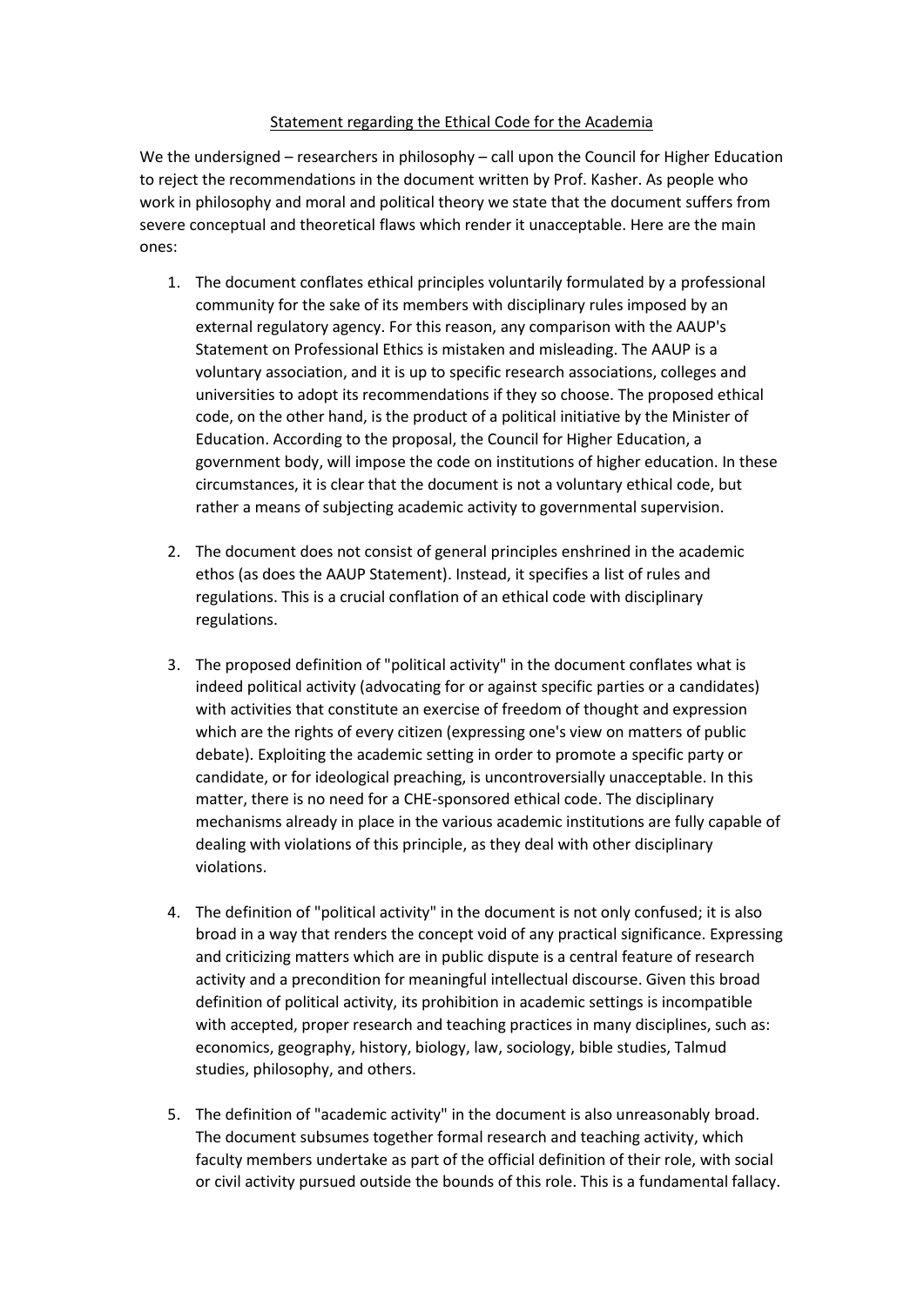The social contribution of academics often includes supervising the writing of textbooks, conducting research to facilitate the work of policy makers, supporting the work of organizations of civil society, and civil and political involvement more generally. The suggested disciplinary regulations will prohibit such activities (including several such activities in which the author of this very document has engaged in the past).

6. It is impossible to separate the document from the wider social and political context in which it was created. The document was written at a time in which publicly funded educational institutions with explicit political affiliation are not subjected to any constraints on their political activity. \* Over the past few years, the very government that initiated the writing of the document has taken steps clearly, and at times explicitly, designed to limit the freedom of expression and political space of its rivals. These facts, as well as statements made by members of cabinet and coalition parliament members, make it impossible to escape the following conclusion: That this document's aim is not to protect academic freedom and promote scientific research, but rather to create a chilling effect and to bully the academic community.

Due to these profound flaws, we call upon the Council for Higher Education to reject the document; we hereby announce that should it be adopted, we will render it a dead letter.

Joseph Agassi (Tel Aviv University) Daniel Attas (Hebrew University) Oded Balaban (University of Haifa) Maya Bar-Hillel (Hebrew University) Hagit Benbaji (Ben-Gurion University) Yitzhak Benbaji (Tel Aviv University) Anat Biletzki (Tel Aviv University) Alon Chasid (Bar-Ilan University) Yossi Dahan (College of Law and Business) Yuval Dolev (Bar-Ilan University) Dalia Drai (Ben-Gurion University) Eli Dresner (Tel Aviv University) David Enoch (Hebrew University) Yuval Eylon (The Open University) Ovadia Ezra (Tel Aviv University)

1

<sup>\*</sup> Religious institutions of higher education, affiliated with some of the ruling parties and supported by public funds, regularly engage in political activities. No ethical coded has been proposed for them [note added in English version for clarification].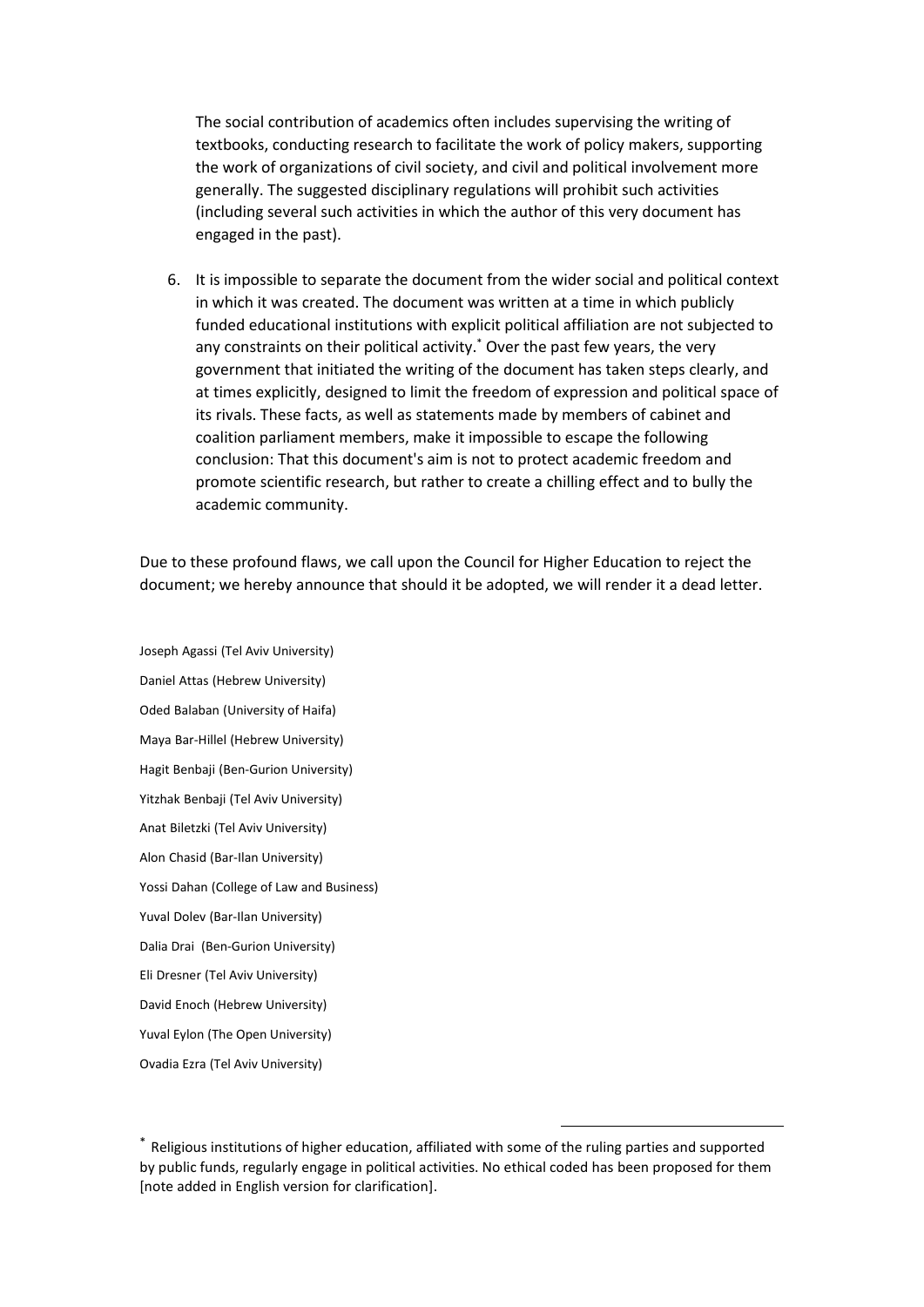Ilit Ferber (Tel Aviv University) Eli Friedlander (Tel Aviv University) Michalle Gal (Shenkar) Chaim Gans (Tel Aviv University) Ido Geiger (Ben-Gurion University) Andy German (Ben-Gurion University) Jacob Golomb (Hebrew University) Rami Gudovitch (University of Haifa) Moshe Halbertal (Hebrew University) Orna Harari (Tel Aviv University) Alon Harel (Hebrew University) Oren Harman (Bar-Ilan University) Meir Hemmo (University of Haifa) David Heyd (Hebrew University) Giora Hon (University of Haifa) Pini Ifergan (Bar-Ilan University) Hilla Jacobson (Hebrew University) Tatiana Karachentseva (Hebrew University) Hagi Kenaan (Tel Aviv University) Arnon Keren (University of Haifa) Arie Kizel (University of Haifa) Sharon Krishek (Hebrew University) Netanel Laor (Tel Aviv University) Tamar Levanon (Bar-Ilan University) Yakir Levin (Ben-Gurion University) Lior Levy (University of Haifa) Yair Levy (Tel Aviv University) Arnon Levy (Hebrew University) Ruth Lorand (University of Haifa) Dorit Lorand (Seminar Hakibbutzim College) Yair Lorberbaum (Bar-Ilan University) Abraham Mansbach (Ben-Gurion University) Avishai Margalit (Hebrew University) Anat Matar (Tel Aviv University) Ariel Meirav (University of Haifa) Noa Naaman Zauderer (Tel Aviv University) Ohad Nachtomy (Bar-Ilan University)